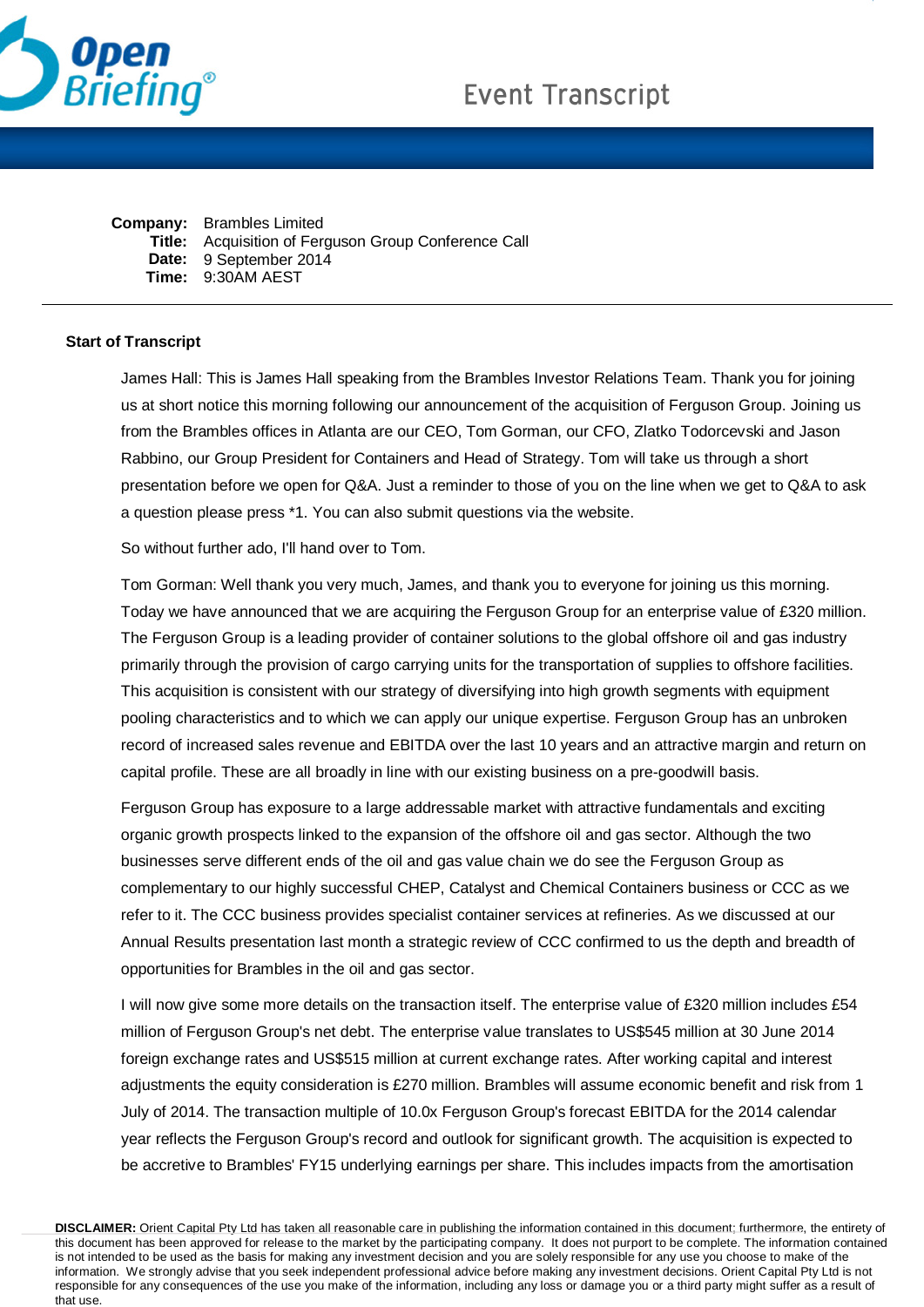

of acquired, identifiable, intangible assets but will exclude and approximately £10 million of significant items which comes from transaction and integration costs.

The acquisition will be 100% funded by the drawdown of existing committed credit facilities. Now on a pro forma basis that is adjusting to assume we had full year's income from the Ferguson Group we will remain in line with our internal funding policy of maintaining net debt no greater than 1.7x our EBITDA. We will be incorporating the Ferguson Group into the Containers' segment under Jason Rabbino's leadership. Steven Ferguson who is the vendor and the Chairman of the Ferguson Group will remain in an advisory capacity for six months while the appropriate arrangements are in place to keep Ferguson Group's key operational management with the business. We expect to complete the transaction by the end of this month.

I will now just take a couple of moments to place today's announcement in the context of our broader container strategy. Since 2010 we have been communicating our commitment to expand in Containers which today accounts for 9% of sales revenue including the Ferguson Group and has a strong growth outlook. While gestation periods on organic growth have been somewhat longer than we initially expected and the very low cost of debt has made competition for acquisitions intense we continue to make strong progress within the Containers' Group. I'll start with our presence in the general manufacturing sector which we refer to as CHEP Pallecon Solutions which includes the legacy CHEP Intermediate Bulk Container business in Australia and New Zealand and a number of acquired businesses.

These acquired businesses are the CAPS business which we acquired in 2011 in North America and the Pallecon business in Australia and New Zealand and Europe which we acquired in 2012 as well as the Transpac business in Europe and the US which we acquired in June of this year. CAPS and Pallecon specialise in liquid good solutions while Transpac specialises in dry goods. So we have built out our offering in this space and expect to continue solid, organic growth at strong rates of incremental return on capital. We are currently recruiting a global leader of this business.

Next is Automotive where we recently appointed our first global leader and have a very strong business in Europe and an emerging business in Asia and admittedly off a small base, a rapidly growing business in the United States. In Aerospace following a number of acquisitions since 2010 we have now built a maintenance presence in all major airport hubs worldwide and we are developing our position as the only independent provider of unit load device pooling solutions. We were delighted to announce Cathay Pacific as our largest airline customer in pooling last week and this added some 25,000 unit load devices to our pool which is an increase of about 50%.

Now this brings me to the oil and gas sector and today's announcement. Our focus historically has been in the downstream refining sector through our CHEP CCC business which has been operating for more than 25 years. It offers very attractive returns but is somewhat growth constrained given its degree of specialisation. In 2013 we undertook a strategic review of CCC. We took the affirmative decision to retain this business and looked for geographic and product line growth opportunities in the oil and gas services' sector. We did this based on the attractive economics associated in this industry. Today's announcement is really the culmination of that strategy. If Ferguson Group were included the oil and gas sector would account for 29% of our container sales revenue in FY14.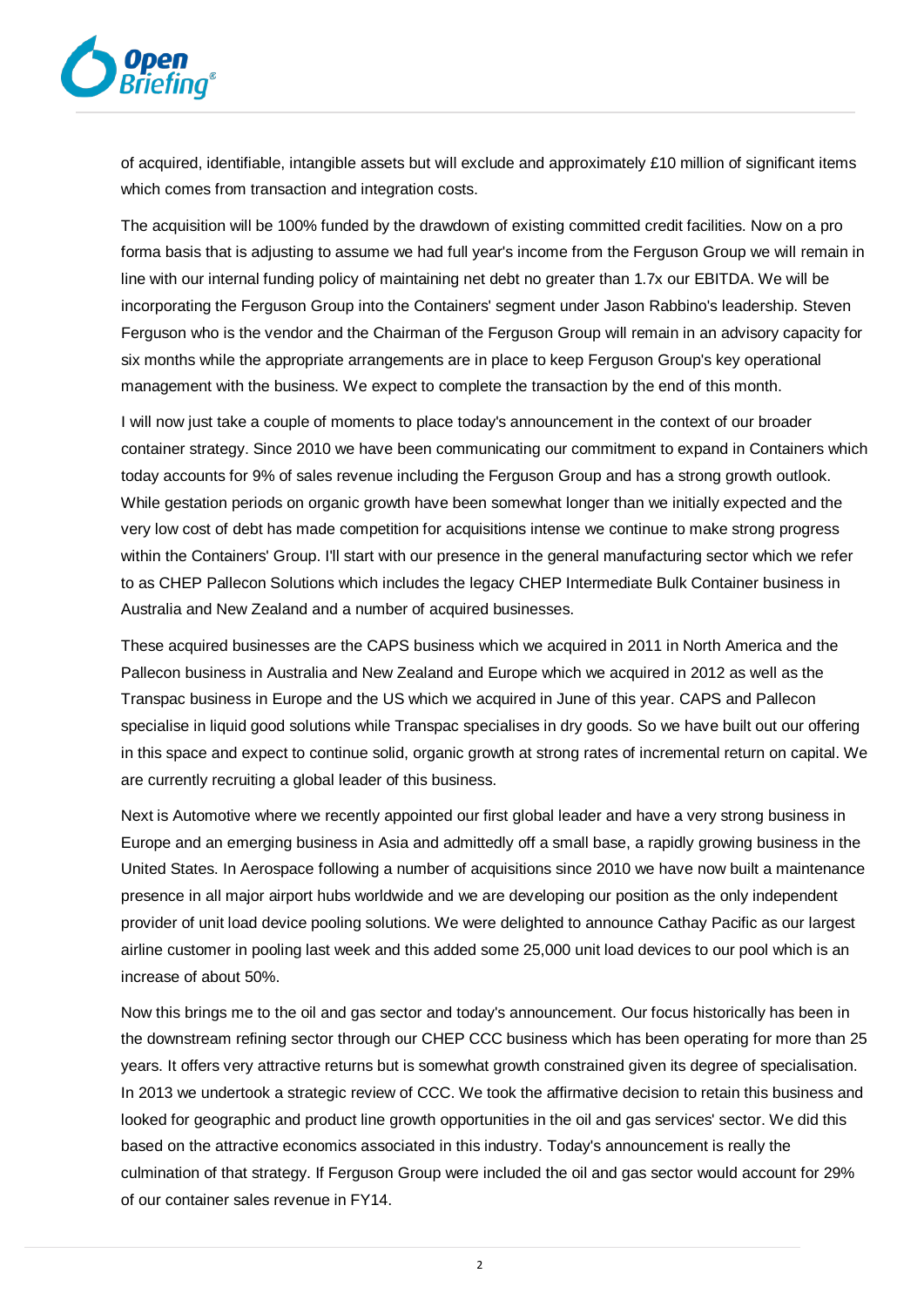

Now the Ferguson Group is a strongly established business with an attractive global footprint. It was founded in 1976 and its headquarters is in Aberdeen in Scotland. It is a leading global provider of what are known in the oil and gas sector as cargo-carrying units or CCUs. Ferguson Group has a fully certified fleet of approximately 18,500 assets in total. These assets are designed, manufactured and maintained in accordance with highest offshore standards including the stringent DNV2.7-1 and the EN12079 certification standards which govern the safe use of offshore freight containers. The Ferguson Group has a diversified customer base of about 800 and is a trusted partner to some of the world's largest offshore contractors and oil services companies. In addition to Aberdeen the business operates from hubs in Norway, the United Arab Emirates, Singapore and Perth, obviously in Australia. It has strategic partners in other global locations as well.

Let's now look a little more closely at Ferguson Group's financial performance. The business has an unbroken record of revenue and profit growth over the past 10 years with 11% Compound Annual Growth in the five years ended the 31st of December 2013 and compound annual EBITDA growth in the same period of 85. Now the lower rate of EBITDA growth than sales largely reflects investment in people and infrastructure and support functions to build capability in sales, business development, systems and personnel all with a view to building the business for the longer term and supporting it through the next phase of growth. The business is forecasting increased bottom line leverage going forward. Ferguson Group's margin characteristics are very healthy and we are confident that incremental investment in the business will deliver returns on capital invested commensurate with the rest of the Brambles' Group on an ex-goodwill basis and after accounting for good will that the business will make a positive contribution to Brambles' value added in the medium term.

Ferguson Group's average capital expenditure was £24 million over the past three years. We expect CapEx to remain broadly in line with that level going forward and the Ferguson Group net operating assets were about £114 million at 31 December 2013.

I would now like to briefly walk through Ferguson Group's operating model. Containers are critical enablers for a broad range of offshore operations providing secure and safe means of shipping and storage for a variety of equipment, fluids and other goods to and from offshore facilities as well as supporting accommodation, work space and waste management. Containers are required across the full life of field in the offshore value chain and are used across various operations including exploration and appraisal drilling, field development, production and field operation, maintenance and modification and of course decommissioning of oil and gas assets. The flow of assets is well controlled and asset loss is very low. Containers leave the Ferguson Group facilities and are delivered to customers either full or empty and this depends of course on their purpose.

Generalist cargo carrying units generally go offshore full carrying equipment required for offshore operations such as steel, valves, piping and drilling tools. Accommodation and work space modules are of course fitted out onshore and then transported offshore. More specialist modules are used for transporting some fluids, items that require temperature control and to some degree waste management. The purpose of each module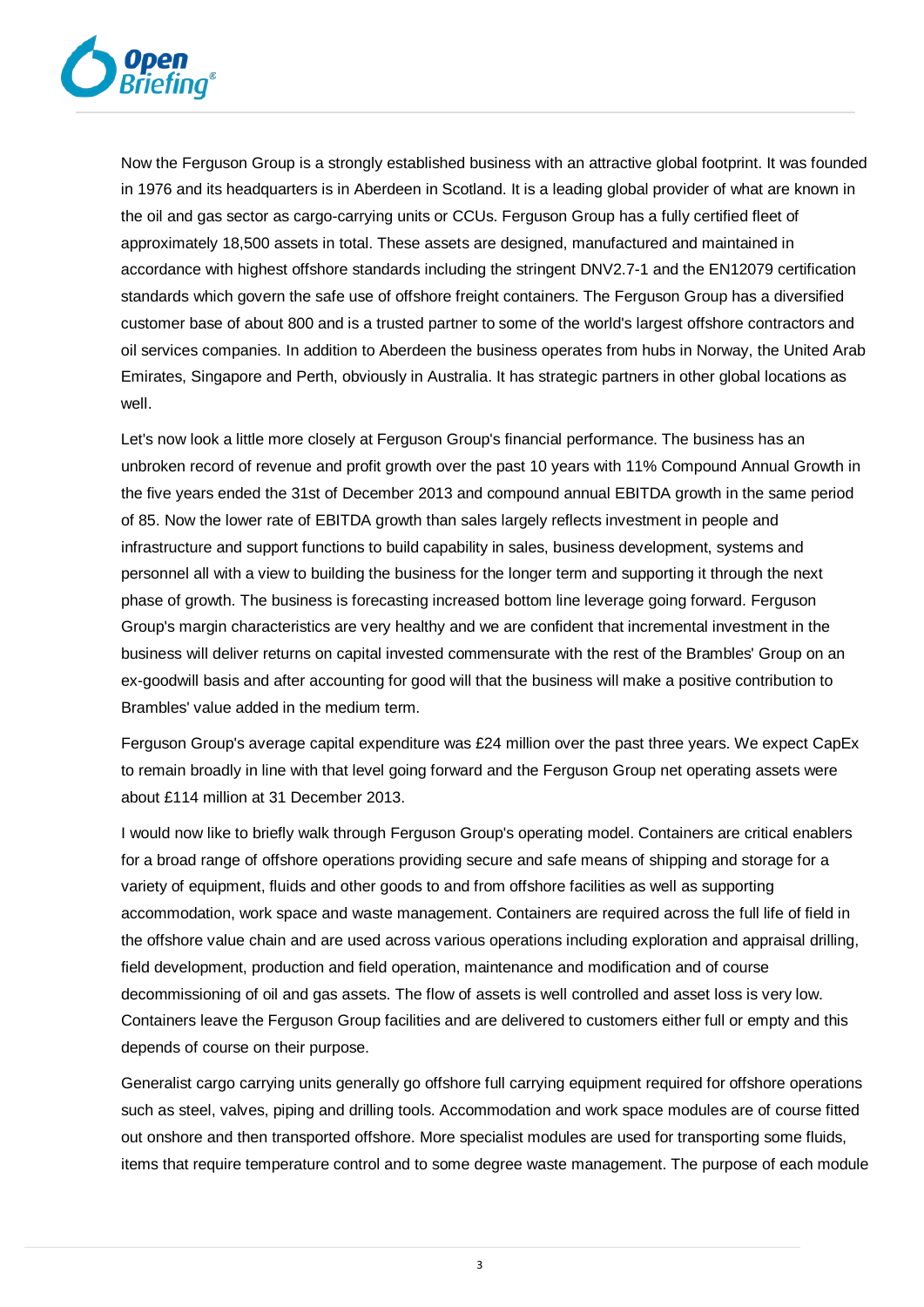

determines whether it is full or empty when it goes offshore. The revenue model is generally one of daily hire whereby customers are charged a daily rate for the use of the containers.

Looking at the asset fleet. Now this slide as well as the appendices to this presentation provide a lot more detail on Ferguson Group's asset fleet. Homogenous design and specification enables higher operational efficiency due to stacking capability resulting in economic improvement for the operators. High design and build quality in conjunction with stringent maintenance standards can result in operational lives well in excess of the 15 years over which assets are depreciated. We depreciate to a 10% residual value. The median age of the fleet is 4 years reflecting the level of investment made in the recent past.

The Ferguson Group has more than 800 customers operating across the life of the oilfield. The Group is a trusted partner for rental of offshore logistic assets to some of the world's largest offshore contractors and oil services companies. It has achieved pre-qualification and approved supplier status with all of its customers and is a preferred supplier in many instances. Where preferred supplier status is not held Ferguson Group is often the default secondary supplier. As you can see from the chart on this slide the customer base is broad with no customer group accounting for more than 25% of sales revenue over the past four years and no single customer accounting for more than 3.5% of revenue.

I will now talk a little bit more about Ferguson Group's organic growth drivers before closing out my prepared remarks. First and foremost is increased global demand for oil and gas which is driving increased offshore exploration and development activity in both established and emerging basins and increasingly complex drilling and exploration processes in deeper waters. This in turn is driving increasingly stringent offshore safety and environmental standards for containers as well as increased demand. Our due diligence suggests 7% compound global offshore production spend between 2013 and 2018 and an 11% increase in drilling days over the same period. In this environment Ferguson Group expects to continue to expand its presence and share in the established market while also expanding geographically and expanding its product lines. We see continued opportunities for platform standardisation not the least as regulation increases.

So to summarise we have announced today the addition of a further compelling growth opportunity to the Brambles' families of businesses. The acquisition is consistent with our strategy of diversifying into high growth segments with strong pooling characteristics. We are acquiring a strong, stable business with a record of sales and profit growth and an attractive margin and return on capital profile. The Ferguson Group is exposed to an addressable market with attractive fundamentals and exciting long term growth prospects. Ferguson has a compelling organic growth profile, leveraged to the expansion of the global offshore oil and gas industry and of course, as I've mentioned previously the transaction will be accretive to our earnings per share in FY15.

I would like to thank you again for joining me this morning along with Zlatko and Jason, we'll be happy now to take any of our questions. Thank you.

James Hall: Thanks, Tom, the first question in the queue is Anthony Moulder at Citi. Go ahead, Anthony.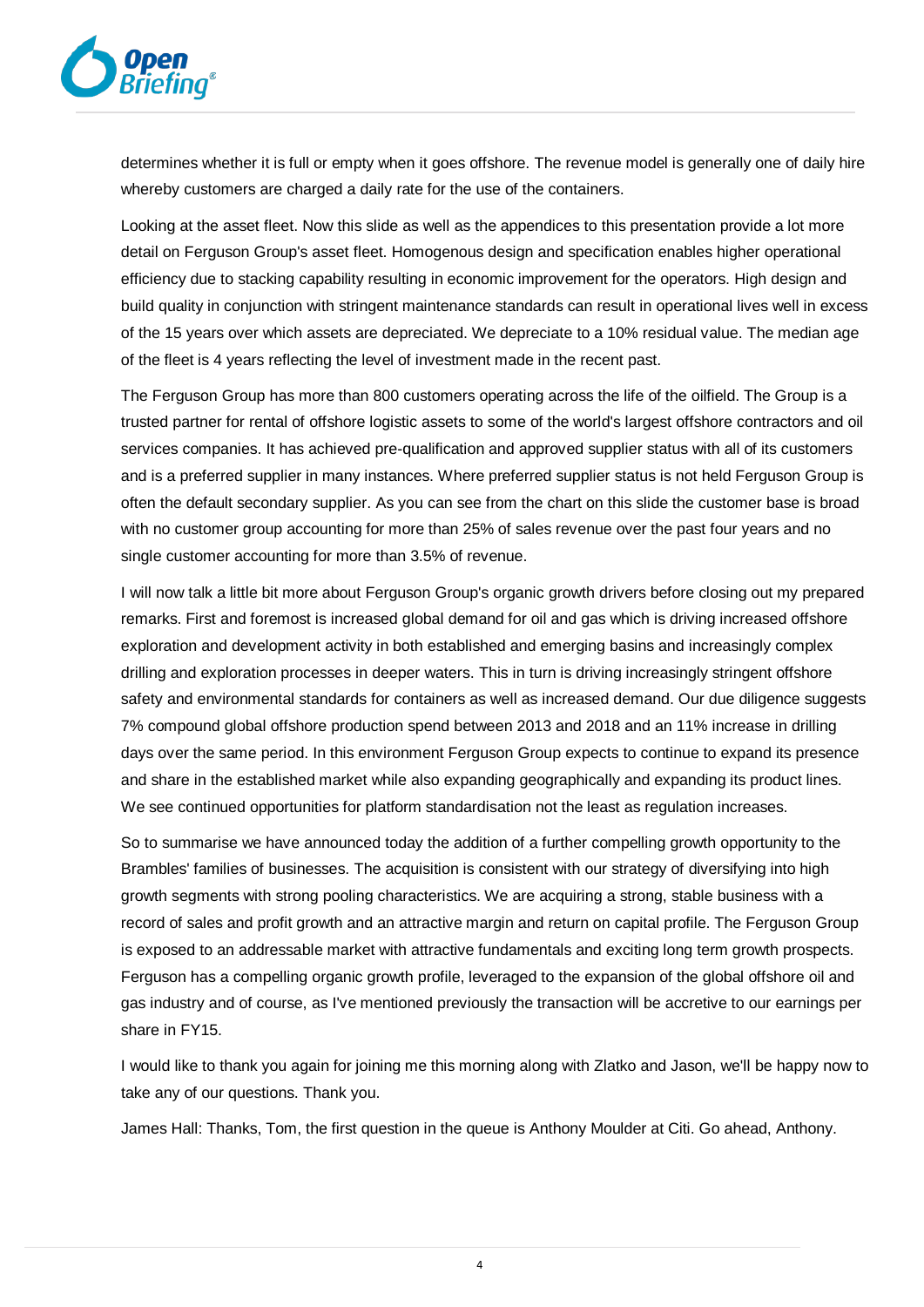

Anthony Moulder: (Citigroup, Analyst) Good morning, all. Just if we can talk to or if you can talk to that strong growth in incremental returns on capital. How do you see this acquisition giving you that given it looks like you paid a lot for goodwill, I think? Is that more a medium term expectation?

Tom Gorman: I think what, Anthony, I think as you know with acquisitions how we look at them. We look at them both in absolute terms and on the margin. So we think we think we really acquired an outstanding business here, extremely well run with a very strong management team. On the margin, that is excluding goodwill, this will continue to deliver very strong returns on capital. There's no question however that the acquisition will have some goodwill associated with it as we have laid out the numbers for you here. Over time the way we recover that goodwill is to continue to grow the business. We are confident that there is a significant amount of growth ahead of us and we have identified not just the external factors meaning the growth in offshore drilling but the opportunities for us to expand share and to continue to deliver efficiencies is a sign that we believe we'll grow this business quickly and recover that goodwill over the near to medium term.

Anthony Moulder: (Citigroup, Analyst) What do you classify as near to medium term, is that too specific?

Tom Gorman: Yes look I think that what we've said in terms of the objective that we established as a company that we would move from where we are today at roughly a 16.5% return on capital to get to 20% by FY19. We were very clear that that excludes acquisitions. So on the businesses pre-Ferguson we are committed to that objective. This will obviously have an impact on that as we're adding some goodwill to the balance sheet. But we're confident that on the margin this is a very good business for us and it's one that is worthy of our continued investment.

Anthony Moulder: (Citigroup, Analyst) Understood, and if you can talk to the synergy benefits that this business gives you in plugging in with the other acquisitions into the division, please?

Tom Gorman: Well look at I think we've said all along, Anthony. I mean I think what we've always looked for is when we are acquiring businesses we are looking for businesses that have deep knowledge in a particular vertical that as a company we don't possess. Then we try to marry that deep knowledge of the vertical with our expertise in pooling and that's exactly what's happening here. We think we're really frankly acquiring one of the best players in the segment. They have a very long history of success and we're very impressed with the management team. When you take that knowledge of the vertical and combine it with the knowledge that we have in pooling in general we think the combination of those two is incredibly strong.

In addition in this case with the CCC business we are in the oil and gas business, admittedly we're at the other end of the value chain. But there are common customers here and there are common opportunities for us to build the businesses together going forward.

Anthony Moulder: (Citigroup, Analyst) Right, okay and the last question if I could, maybe more for Zlatko, the funding of this, do we think about this coming more so from the UK funding facilities or will it be spread across other regions?

Zlatko Todorcevski: Predominantly from the UK sources, Anthony.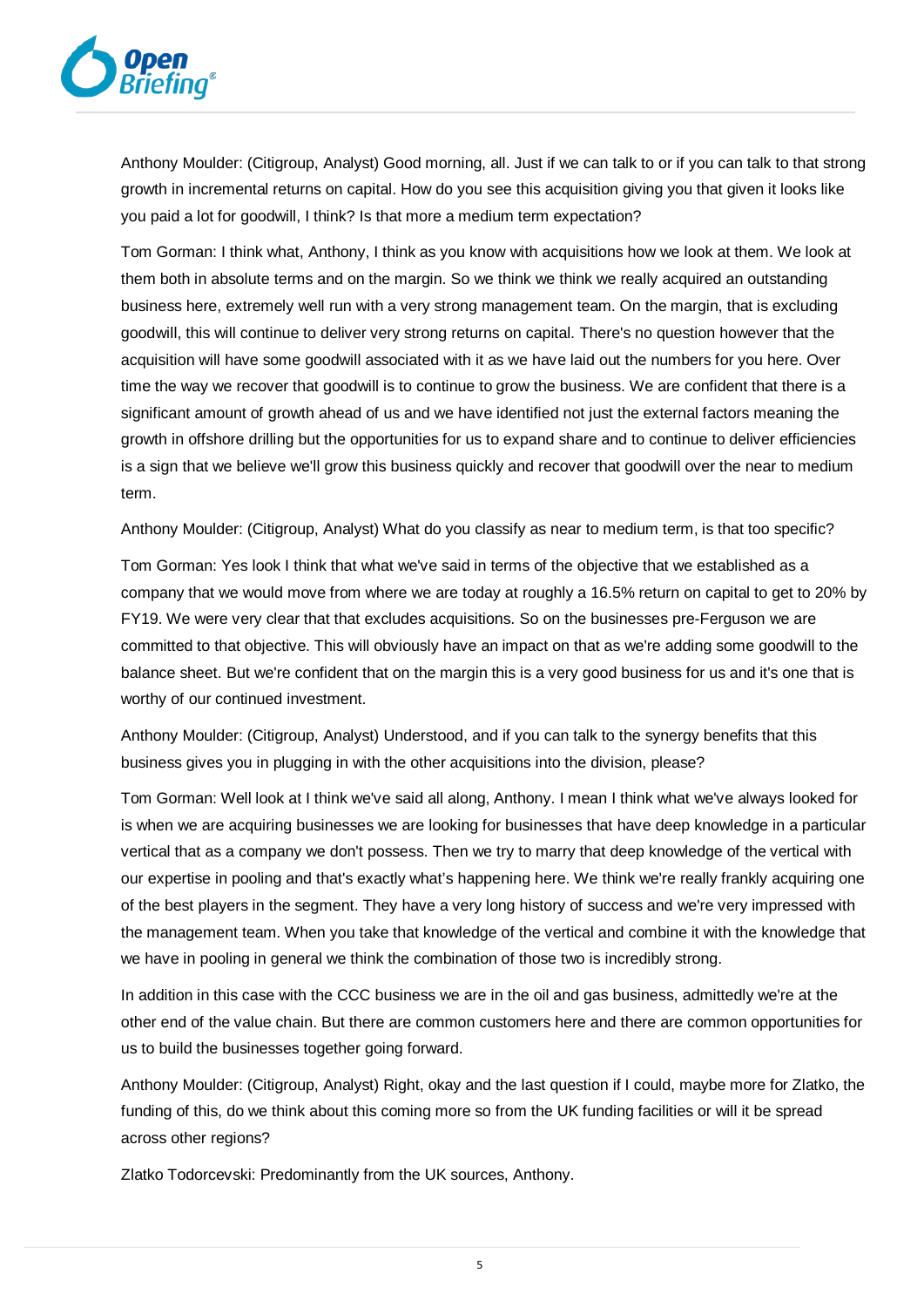

Anthony Moulder: (Citigroup, Analyst) Perfect, thank you very much.

James Hall: Thanks, Anthony. Your next question in the queue is Scott Kelly of Morgan Stanley, please go ahead, Scott.

Scott Kelly: (Morgan Stanley, Analyst) Good morning, Tom, I'm wondering if you can elaborate on the retention details of key management positions please?

Tom Gorman: Yes I mean look we've had a period of due diligence where we've gotten to know the key management. I think there's a couple of things to notice here. One obviously Steven Ferguson is the vendor, he is the sole owner of the business and Steven has agreed, we've had a great working relationship with him. He's really an outstanding individual and he's agreed to work with us directly on transition over the next six months. We are putting in place opportunities for the senior management to benefit from some of the share ownership programs that exist within Brambles. Look some of these things get disclosed and some don't but it's our intention to keep the management team. As I said we've been very impressed with them. I think they are all very pleased to be joining the Brambles' family. I think you can rest assured that we'll take the appropriate actions to make sure that team is with us as we move through transition and continue to build this business going forward.

Scott Kelly: (Morgan Stanley, Analyst) Okay, understood secondly it looks that in 2011 there was an acquisition with revenues up 20% or so but subsequently revenue growth has been mid-single digits around 4% to 6% in 2012 and 2013. I take your comments about global offshore drilling production spend and drilling days being more high single digits low double digits. Can you just reconcile those - the lower amounts in 2012 and 2013 compared to those forecasts?

Zlatko Todorcevski: Sorry mate, Scott, just to be clear are you talking about the revenue growth that Ferguson has experienced in 2012 and 2013?

Scott Kelly: (Morgan Stanley, Analyst) Yes.

Zlatko Todorcevski: Yes okay just to be clear there are a couple of - so if you look at 2012 there was an instance there where asset sales revenue wasn't as high as it was in prior periods. So actually saw good strong rental growth in the period but it was sales of assets that impacted that too.

Scott Kelly: (Morgan Stanley, Analyst) That was the 2011 uplift was sale of assets primarily?

Zlatko Todorcevski: Yes so let me get the exact year here so 2011 till 2012?

Scott Kelly: (Morgan Stanley, Analyst) Okay, yes.

Zlatko Todorcevski: During the period of 2012 was about the asset sales and then in 2013 there was the transition of a major contract.

Scott Kelly: (Morgan Stanley, Analyst) Okay so on a normalised basis are you suggesting that high single digits is probably what that business has been delivering?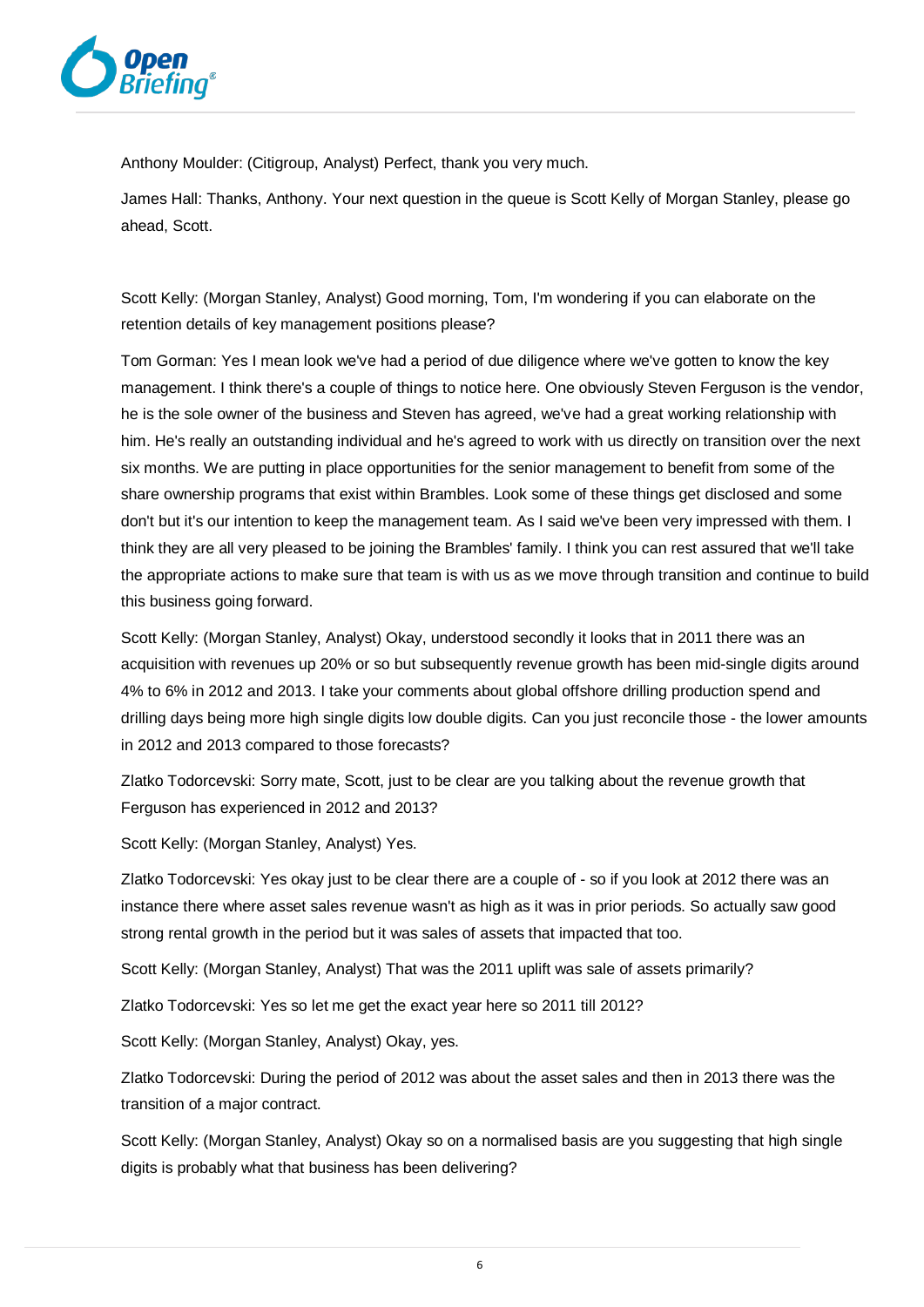

Zlatko Todorcevski: Well if you were to look at the last couple of years I think that's right. But Tom quoted the CAGR up over the last five years of 11%, order of magnitude that blends fairly well with the activity levels you actually see in the industry.

Scott Kelly: (Morgan Stanley, Analyst) Okay and just wondering if you can provide us with a D&A number please?

Zlatko Todorcevski: Not at this stage, Scott. We'd need to work through the purchase price accounting adjustments and clearly there'll be some level of intangibles that need to be amortised. So we'll come back out to the market and provide some guidance at the AGM.

Tom Gorman: Scott, we did give you some guidance there in terms of the net operating assets of approximately £114 million so if you subtract that from the acquisition you'll get close to what the goodwill is. Obviously just working through the purchase price adjustments we'll come out to what the amortisable component of that is. But we'll share all that when we come to the AGM.

Scott Kelly: (Morgan Stanley, Analyst) No problem, thank you very much.

James Hall: Thanks, Scott. Simon Mitchell at UBS is next in the queue. Please go ahead, Simon.

Simon Mitchell: (UBS, Analyst) Good morning, just more on the D&A issue I understand you are still working through the acquisition accounting. But what was the D&A inside the business?

Zlatko Todorcevski: We're not quoting that, Simon.

Simon Mitchell: (UBS, Analyst) Okay so it looks like the return on capital at the starting point is going to be something under 8% at least I would have thought depending on what the acquisition of the intangibles is going to look like.

Zlatko Todorcevski: That's right.

Simon Mitchell: (UBS, Analyst) So to - referencing Tom's comments of getting that up to BVA positive, is that coming more from increasing utilisation of the existing assets or is it because you see the incremental return on capital as being high as you continue to invest?

Tom Gorman: Yes, it's a combination of a high incremental return on capital married to a high growth rate. So if you take the two of those together and look I think you guys know that we look at and when we look at BVA we look at a 12% ROCE pre-tax. So it's really the - our conversation is really referencing getting that up to a 12% ROCE and that that then becomes for us essentially BVA neutral.

Simon Mitchell: (UBS, Analyst) Okay, and Tom, what's the background to this? Was there actually a process run by the owner of Ferguson or was this a direct approach by Brambles?

Tom Gorman: No, so I mean to be clear the process is as I articulated is that we have been looking at this space for some period of time. Really spurred by a strategic review of the CCC business and then looking at the fundamentals in oil and gas and finding that as a place that we think is very attractive for us to continue to grow our business. So I think first you have to start with that. Then secondly when we did a survey of the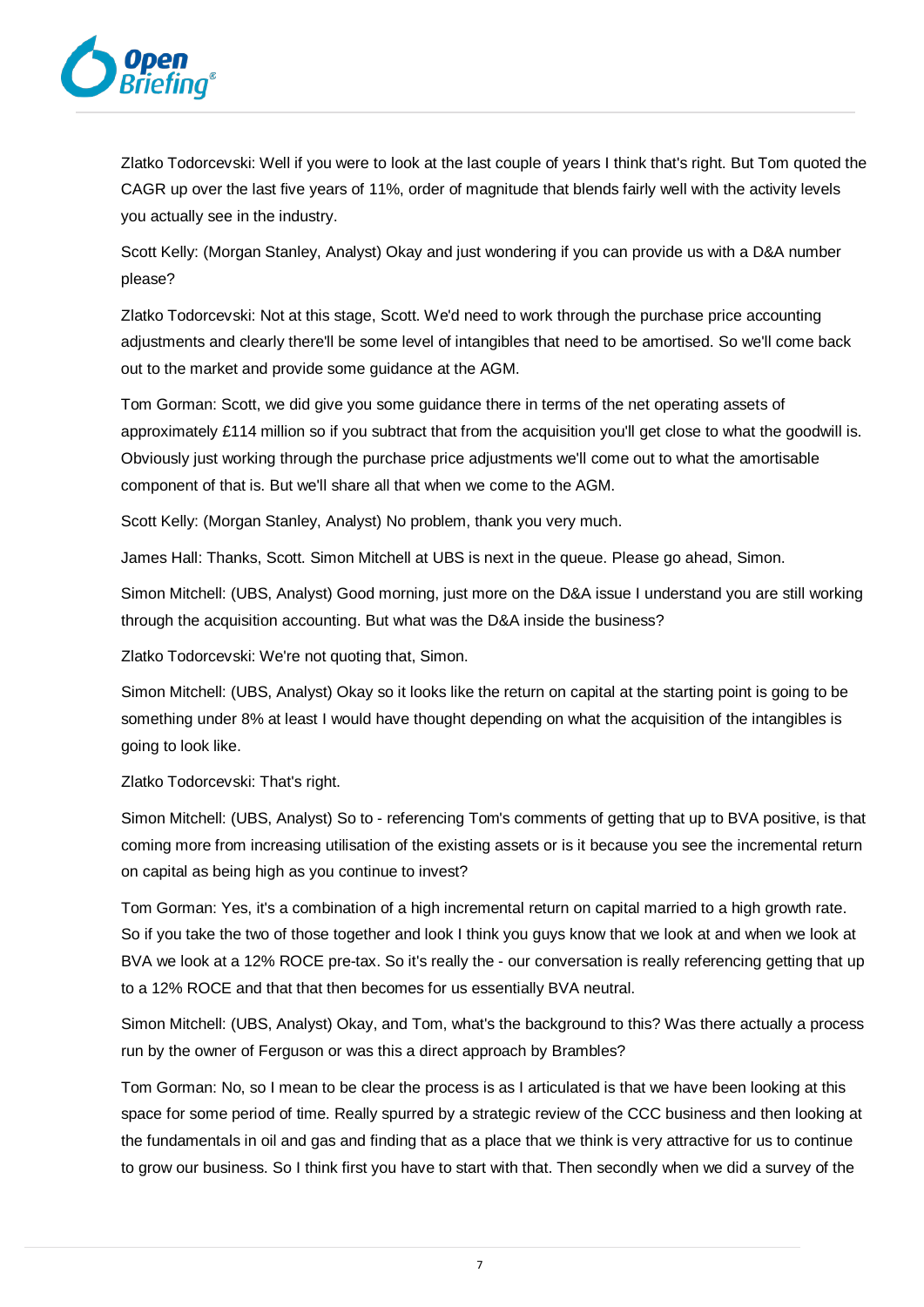

market and this vertical, as I have to say we've done with many different verticals. We started looking at potential acquisition opportunities.

As it turns out Ferguson was in a process and then we stepped into that process after it had started. Look we've had an opportunity to meet Steven Ferguson. We gave him an opportunity to exit the business at attractive economics for us, it makes great sense for us. At the end of the day I think Steven is concerned about the legacy of the business that they've built over the last 30 years and he believes that Brambles as an owner of this business can continue to deliver that, deliver value for his customers as well as his employees going forward. I think that's really the compelling story back to Steven.

Simon Mitchell: (UBS, Analyst) Okay and just on the revenue mix I see it's about 70% reliant on North Sea offshore rigs, is that right, UK and Norway?

Zlatko Todorcevski: Yes that's right, yes.

Simon Mitchell: (UBS, Analyst) Okay and that from my limited knowledge of the industry I think that's considered to have peaked or the growth rate has been quite low over recent years. So is it correct to assume that the growth going forward is coming more from those other regions on that map on slide 14?

Zlatko Todorcevski: Yes well, Simon, I think in the 90s and 2000s in particular it did peak, but I think particularly with some UK governmental support it's been rejuvenated over the last five years or so. There continues to be some sizeable discoveries there. But I think the good thing about the Ferguson business is it's exposed as Tom said through the lifecycle in oil and gas fields, so not only at the front end where you've got rank exploration but even at the back end where you've got decommissioning activities. So I think particularly when you're thinking about the North Sea it's a good mix of both exploration and development drilling as well as decommissioning to a larger degree. But there are opportunities to aggressively look at other geographies.

Tom Gorman: Look I think this is part of it here as we talk about our look at how are we going to expand this business and investing for the future. I referred it to in my prepared comments but clearly one of the areas that we're looking at is geographic expansion. Jason and the team have already started to work through the due diligence process and that's really where one of the areas of key focus is going to be. Look we're acquiring this business to grow the business. We think we have one of the best players in the space and we want to continue to fund the growth of the business.

Simon Mitchell: (UBS, Analyst) Okay, thank you.

James Hall: Thanks, Simon, Andrew Gibson from Goldman Sachs is…

Andrew Gibson: (Goldman Sachs, Analyst) Hi, guys, can you hear me?

Tom Gorman: Loud and clear.

Andrew Gibson: (Goldman Sachs, Analyst) Right thank you. Just one further question I assume there's no change to your earnings' guidance for this year?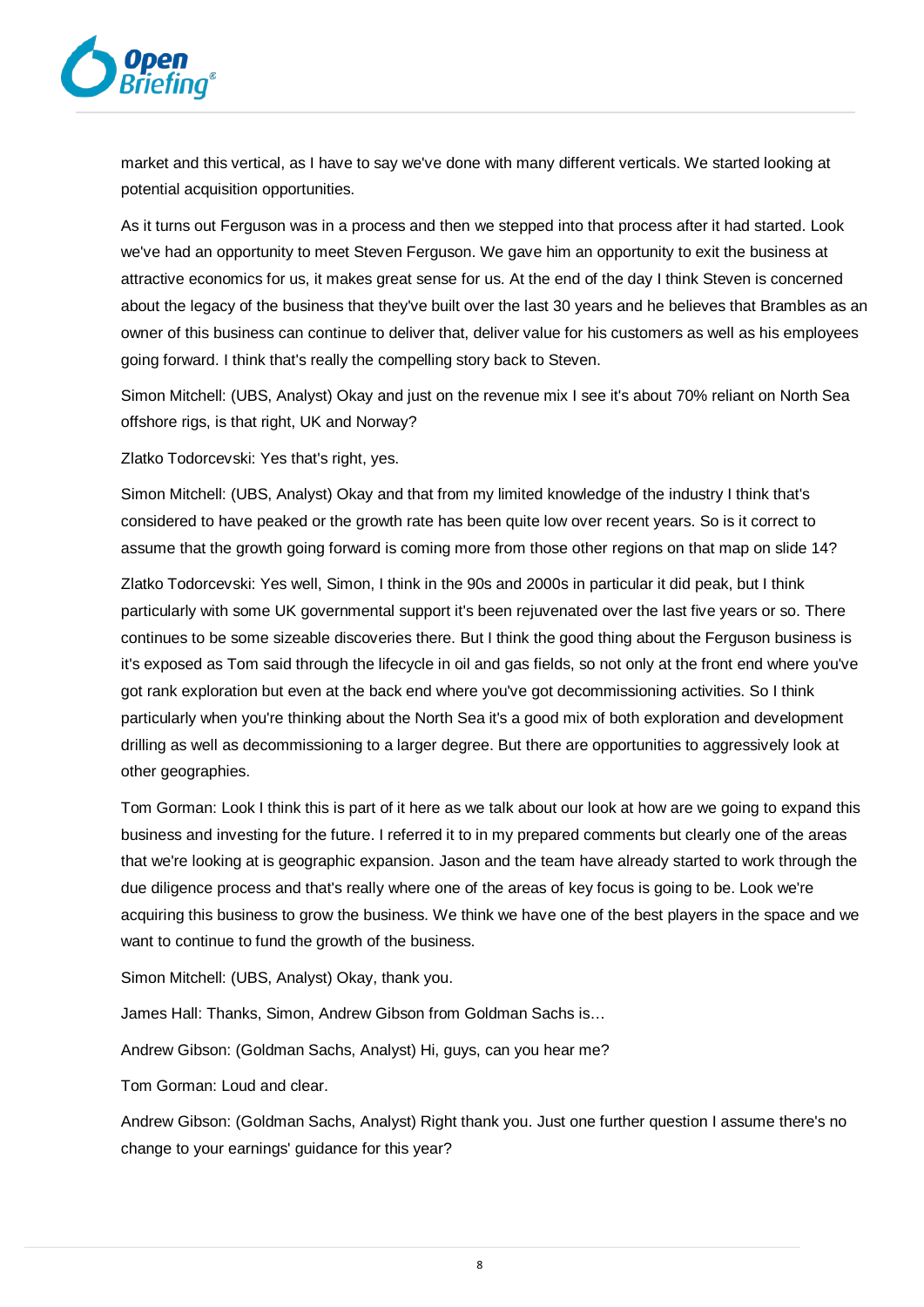

Tom Gorman: No, at the moment we're not changing any guidance at all. I think as Zlatko alluded to when we come out at the AGM in November of this year we'll incorporate Ferguson into any discussion that we might provide and any update that we'll provide on our guidance at that point in time. But based on where we are two months into the year there's no change in guidance ex-Ferguson.

Andrew Gibson: (Goldman Sachs, Analyst) Okay, thanks, guys.

James Hall: Thanks, Andrew. Scott Ryall at CLSA is next. Morning, Scott.

Scott Ryall: (CLSA, Analyst) Thank you, Tom, I was wondering if you could speak to why the Ferguson management team would - are going to be better off under Brambles' ownership if that's something that you've discussed with them?

Tom Gorman: As opposed to what, as opposed to…

Scott Ryall: (CLSA, Analyst) Well why are you the best owner of this business?

Tom Gorman: Well that's a different question than why the management team might be happier with us. Look I think that our argument, our compelling proposition here is that from our perspective we like the oil and gas space. We think it has great growth characteristics. We think it's a space that our expertise in pooling combined with the deep relationships they have the long lasting relationships and the ability to grow this business organically plays perfectly into what we're trying to do as a company. So I think there's a real compelling argument for the strategic fit to our business.

As far as it relates to the Ferguson management team today in pre our acquisition Ferguson was a company that was solely owned by Steven Ferguson. So the opportunity for individuals to benefit from the growth of that business was really somewhat limited. I think Steven probably had two choices. He could do something with a sponsor and look at some private equity deal, that would require as you guys know as well as I do that they roll over a significant amount of the capital into that business. The management team had no equity holding in Ferguson at all. I think what we give though is the management team is the opportunity to participate in the growth of Brambles in total. So the compensation will be in line with industry compensation standards but now they can participate in Brambles' equity programs which gives them some upside.

As I think everyone is aware Brambles has a program which we refer to as the MyShare program which provides share ownership for all employees. So at every level of the 220 odd employees they'll now be able to participate in that upside. The other thing I would just point out is that being part of the Brambles' organisation takes what is a relatively small company and gives management at all levels an opportunity really to develop their career much more broadly if they so choose. I just point out that all of the acquisitions that we've made over the last five years in virtually every case the key management has remained with the company. The only two significant changes we've had in that are with Karl Pohler and Michael Nimtsch who both retired from IFCO, but they stayed through their three year period with us.

So I think that - if I can speak for Steven in this case - I think that we were able to present a case to both himself and to the management team that we are a company that had some skill integrating companies into our business and providing opportunities for long term career development. I think that was compelling to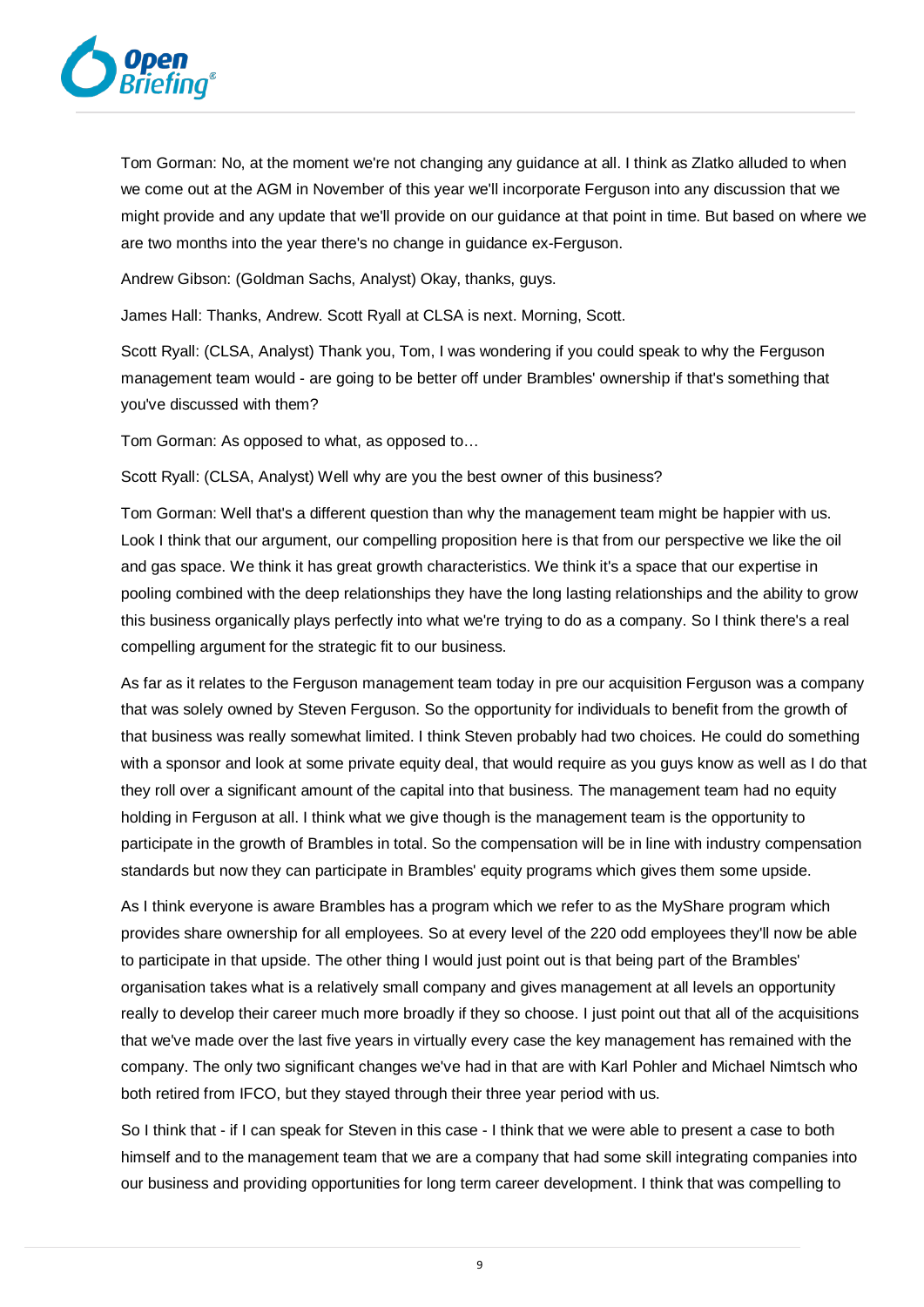

Steven as I think he really cares about his legacy here and we care deeply about building this business. I think that resonates with the management team. We'll see how this goes over the coming years but it's clearly our intention to present opportunities to all of the Ferguson employees to continue to benefit and develop their careers.

Scott Ryall: (CLSA, Analyst) Okay, so let me ask you a slightly different question but related. What are the opportunities that Brambles can pursue with this business that were not able to be pursued with the current ownership structure?

Tom Gorman: Well I'm sorry, Scott, I'm not really sure I understand the question. I mean the opportunities that we can pursue here obviously we want to grow the business we can continue to do that. We can provide equity incentives for the management team to benefit from the growth of Brambles over time. In the present structure with the Ferguson structure pre-acquisition there was no equity upside for any of the management team. The growth of the business was going to be really dependent on the sole owner, in this case Steven Ferguson his willingness to continue to reinvest in the business.

I think as we've shown here and as I've said in the prepared comments, Steven has run this business extremely well and he's invested in the past several years to prepare for that next level of growth. I think we're in the position now having acquired the business to deliver that next level of growth.

Scott Ryall: (CLSA, Analyst) But what - what I'm asking is what do you bring to the table that Steven didn't bring to the table already. With IFCO they were a little bit capital constrained and you could invest in the business and grow it through CapEx. I mean you've just said Steven had invested in the business and therefore had positioned the company for growth. I mean what are you delivering that wouldn't have come with the business already, that's what I'm trying to get to?

Tom Gorman: Yes look I think there are two things. I mean one clearly is capital, so we have the capital and we can provide that capital for continued growth. That's not unlike any other businesses that we acquired. So if you go back and look at IFCO coming out of PE and with the end of the PE ownership cycle there they weren't investing in growth and we've been able to do that and deliver significant growth. Even if you look at the acquisition of Pallecon out of CEVA. I mean it was a very similar situation where they were starved of capital and we provided that capital. We will provide capital here but if the assumption is that's all we're providing I think you're misinterpreting.

I think in addition we can provide and as I said previously we take the vertical expertise that the Ferguson management team has and we combine that with the pooling expertise that we have on a global basis. But we have experience with a wide range of container types as a company. We can make the business more efficient from a pooling expertise standpoint. We can draw linkages to the CCC business back to this end of the value chain and we can continue to drive growth successfully through the combination of core knowledge in the vertical combined with our expertise in pooling. That's the fundamental proposition that we're making here. It's not just access to capital. But I mean I think the situation with Steven is that if he were going to pursue something in private equity as you guys know as I said previously private equity doesn't give the seller a clean exit. I think Steven was wrestling between those two options. Whether you stay with the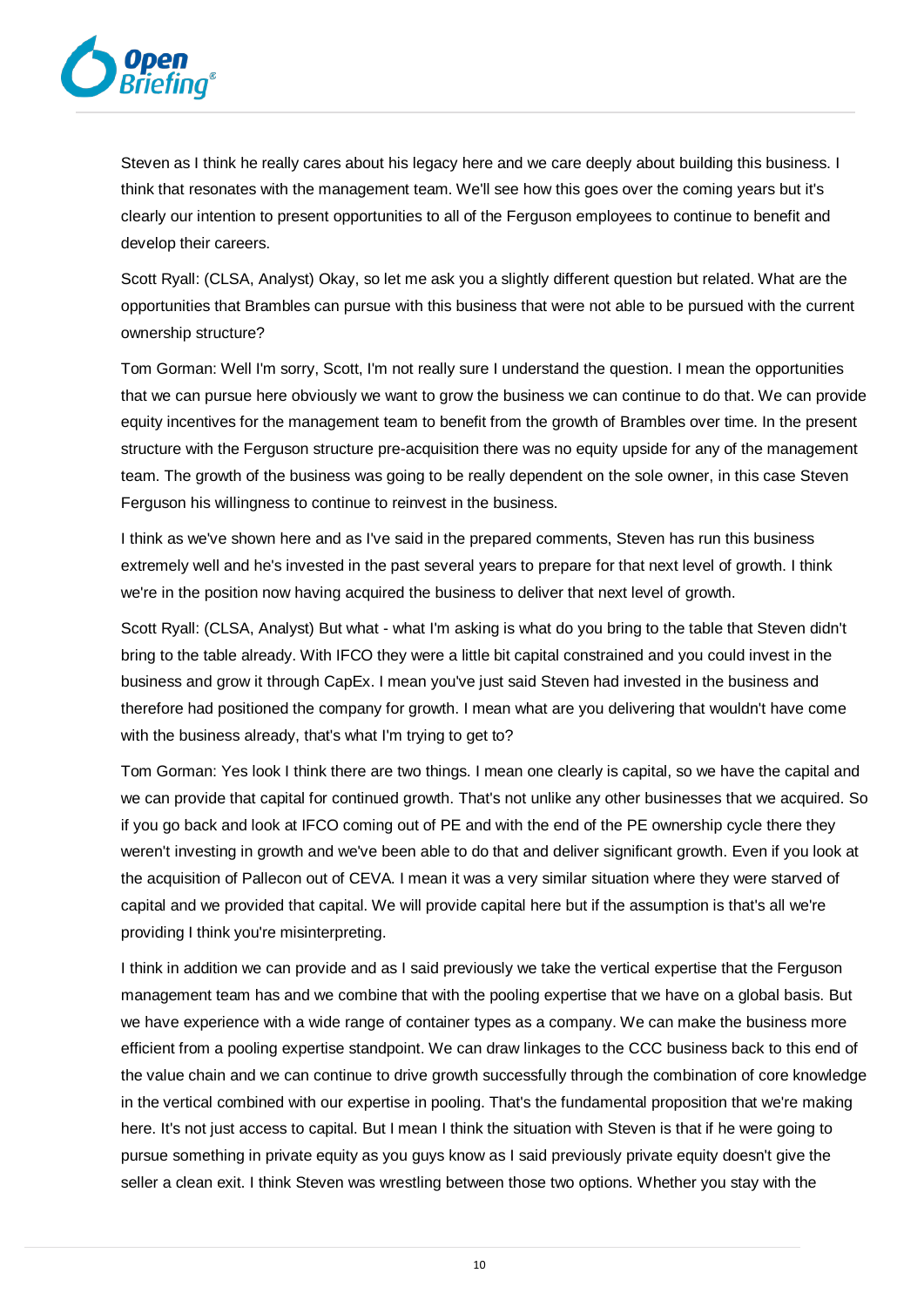

business for another five to seven years and you roll your capital over or you elect to exit. He elected to exit with a company that I - if I could speak for him that I think he believes will continue to build on the legacy that he's established over the last 30 years.

Scott Ryall: (CLSA, Analyst) Okay and then can you just, you touched on it then, but can you just mention what do you see as the real overlap between the CCC business that you have currently and this business? I guess what I mean is who - the commonality between decision-makers, the customers. How does it all fit in together?

Tom Gorman: No but look I wouldn't draw too tight a comparison here. I mean as we said in my prepared comments they are at different ends of the value chain in the oil and gas vertical. So I wouldn't - I'm not going to imply to you here that they're all common customers and there's going to be a lot of joint selling between the two. But they are both in the oil and gas space. One is downstream and one is upstream. There are some common customers, there are some common opportunities for cross selling. But largely what we're saying here is we like the vertical itself. We like the economics of oil and gas. We like the growth prospects. We like the return on capital and we like what we believe is a strong opportunity for us to bring our expertise and to create incremental value in the space.

Scott Ryall: (CLSA, Analyst) Okay and will you have a single person sit over the top of the oil and gas vertical or will downstream and upstream report directly into Jason?

Jason Rabbino: Yes hi, Scott. This is Jason. In terms of how we're going to manage the business going forward as Tom said the two businesses actually serve different ends of the value chain. So for the foreseeable we're really going to run the Ferguson business as very much a standalone. We'd like to learn from their expertise there and bring them our expertise in asset pooling and diversification. Over time we may find ways to bring the two businesses together, but in the near term we actually like John Tribou running our CCC business we think he's doing a great job. Likewise we're really very impressed with the Ferguson management team. So the intent is to keep them as separate, find synergies in the space where we can but really keep them as separate operating divisions underneath an overall oil and gas heading.

Tom Gorman: Yes I mean I think if you look closely at what Jason has done over the last two or three years, I mean what's very important for us is that when companies come into the Brambles' family that what makes them unique and what makes them valuable is retained. That's critically important to us and I think we have exhibited some skill in doing that. Over time as we get to know each of the companies that we bring in we then find the appropriate way and the appropriate fit for them that makes long term sense.

A couple of examples, when we acquired IFCO we clearly wanted to roll the CHEP RPC business into the IFCO RPC business we felt that they were expert and we did that immediately. With the white wood business in the US we actually left if quite independent for about a year and a half two years. As we learned that business more and we felt that we could drive a lot more value we then fully integrated it into the CHEP Pallet business in the US. I think you can look at what we've done in the IBC space, how we've made changes there and combined the businesses and combined the brands. I think the same will happen here. I think it would be silly for us on day one to declare exactly how each year is going to unfold. But there clearly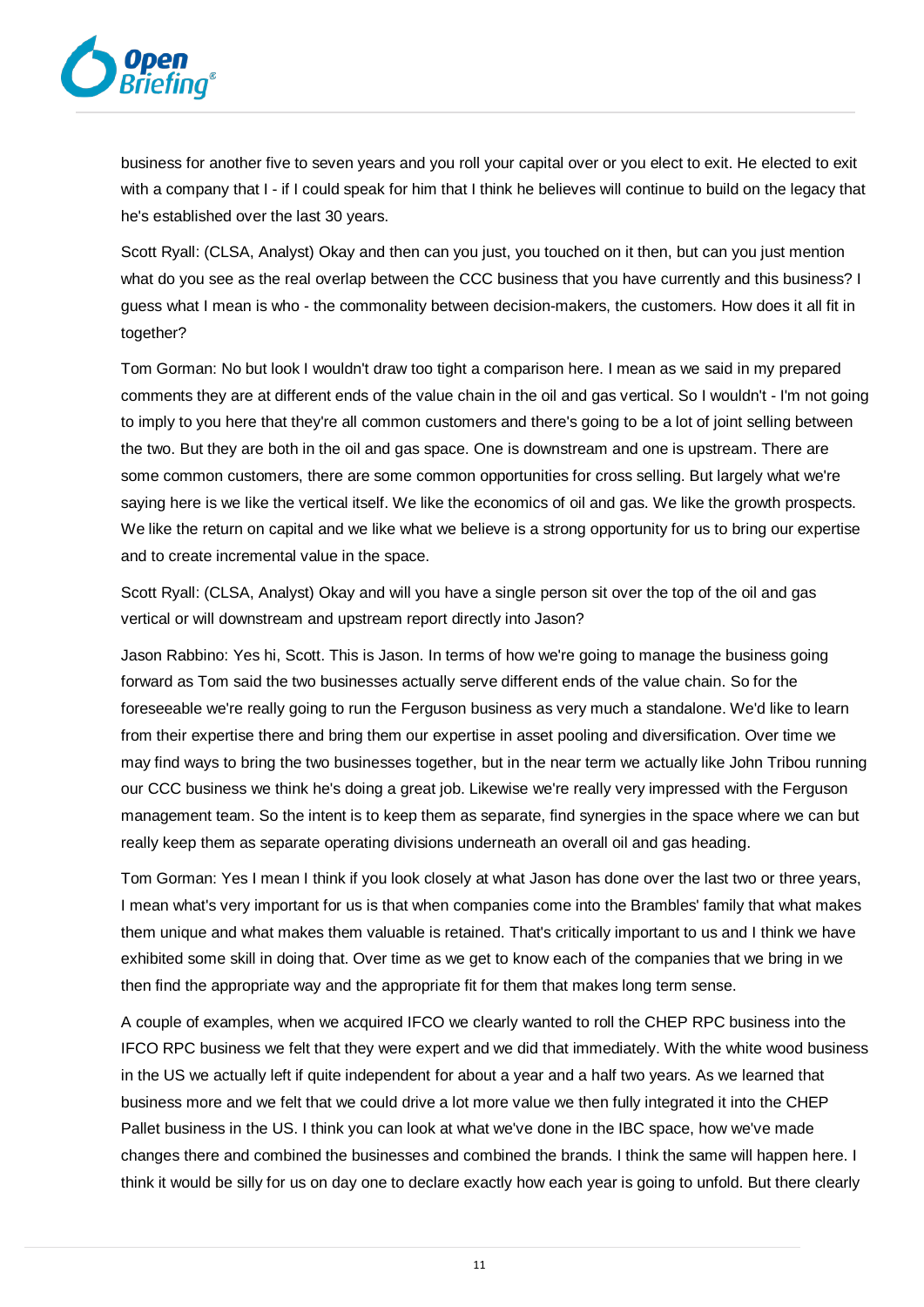

is symmetry I would say rather than direct synergies. But there's symmetry in the oil and gas space and over time we'll measure what's the best way to combine CCC and Ferguson to get the best result for our customers and for our shareholders.

Scott Ryall: (CLSA, Analyst) Okay and can you just remind, me I apologise I don't have all the management backgrounds and things. But obviously Zlatko has come out of an oil and gas company. Who else within Brambles has oil and gas experience apart from the CCC business?

Tom Gorman: Do you want to do that?

Jason Rabbino: Yes, Scott, so I mean prior to joining Brambles I think many of you know I was with Tyco International. As part of my responsibility there my last several years were spent involved in all of our cross selling efforts. Our principal customers actually were large oil and gas companies as the main segment of that. So I was the executive sponsor for all of our operations in the Middle East which was very much oil and gas focused both onshore and offshore and as well I did a lot of work up in the tar sands up in Canada. So well not as extensive as Zlatko's experience I've actually spent quite a few years in the industry myself.

Scott Ryall: (CLSA, Analyst) All right, perfect, that's reassuring. Just one last question on the financials, Tom, I apologise I came on a touch late. So on slide 6 where you show the increase in earnings and revenue and EBITDA. Did return on capital for the business go up over that five year period?

Zlatko Todorcevski: Yes, it did, Scott. Look just recognising as Tom said in his prepared comments there was a period of relatively high investment in 2011, 2012 and 2013. But it is an improving ROCE profile in that business.

Scott Ryall: (CLSA, Analyst) Okay, so even with the increased investment in the space the business managed to increase return on capital?

Zlatko Todorcevski: Yes it wasn't as large as prior to that.

Scott Ryall: (CLSA, Analyst) Yes okay, all right, that's all I had, thanks.

James Hall: Thanks, Scott, you have got David McGregor from Macquarie up next. Dave, please go ahead.

Sam Dobson: Oh hi guys, it's Sam Dobson [unclear].

James Hall: Sorry, Sam.

Sam Dobson: (Macquarie, Analyst) That's all right.

Tom Gorman: Hi, Sam.

Sam Dobson: (Macquarie, Analyst) Just a couple of questions just touching on that earnings' profile. So the EBITDA margin has come down from 60% to a 53.5%, 54% level and I know obviously you've said that there's been investment in the business. What's the expectation going forward and is there further investment that's still required.

Tom Gorman: Yes look I mean we're not going to give guidance today on where we think the margins ought to be in the near term. I think you'll get more from us when we go to the AGM when we go through as we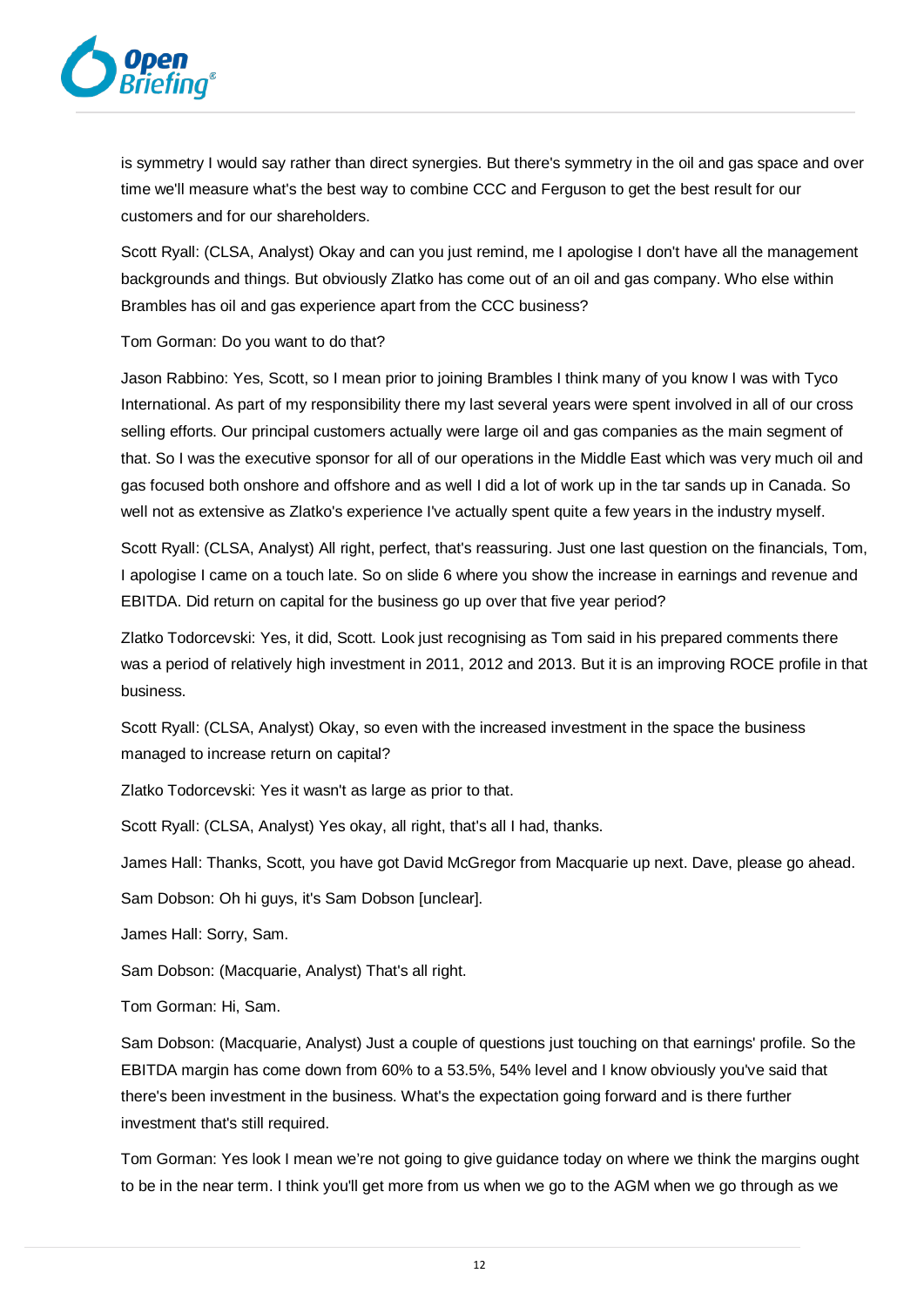

indicated earlier, I am not sure if you were on the line then, Sam. But we indicated earlier that once we get through all the purchase price accounting and the like we'll give a bit more guidance in terms of goodwill and the amortisation of intangibles. At that point in time we'll be able to talk to you a little bit more about the outlook. But look what we've been talking about as a company is really the investment thesis for us over the coming five year period. Really giving margins by each business unit is probably not the best way really to understand the business for us going forward. But we will come back to you in November and give you a sense of at least the impact of this acquisition on the broader Brambles' financials.

Sam Dobson: (Macquarie, Analyst) Can you comment then just on the investment in the business? Is there further investment that needs to be made?

Tom Gorman: Well no I think what we said here in the prepared comments is that the CapEx will stay broadly in line with where we've been in the £24 million annual.

Sam Dobson: (Macquarie, Analyst) Right okay and then just on the asset fleet, is there commonality between the Ferguson fleet and the existing Brambles' fleet or is it all new kit?

Tom Gorman: No, the CCUs are quite different than the containers that we use for Catalyst within CCC so they're quite different.

Sam Dobson: (Macquarie, Analyst) Right, okay, thanks for that.

James Hall: Thanks, Sam, [Aaron Mazur] from Merrill Lynch, please go ahead, Aaron you're next.

Aaron Mazur: (Merrill Lynch, Analyst) Sure, hi guys, just a couple of questions for Zlatko if I can. Just firstly on what the all-in funding cost is? Secondly just on the tax position of Ferguson?

Zlatko Todorcevski: Aaron, let me take that second one first. So on average their effective tax rate has historically been between 20% and 25%. So we'll obviously work through implications for Brambles and we'll give you some guidance as Tom said when we come out at the AGM. On the first part of your question I'll defer that to the AGM as well. So we're going to work through, and I'm not dodging that question. But we need to work through not only the funding of the acquisition. But as Tom says it's about £54 million of net debt that Ferguson currently has. It's predominantly finance leases and hire purchase arrangements. We need to work through what we're going to do with those. So we'll just need a period of time to work through the mechanics.

Aaron Mazur: (Merrill Lynch, Analyst) Okay, sure, thanks.

James Hall: Thank you, Aaron, we have one final question on the line it's from Alex [Epoesis] from JP Morgan, Alex, please go ahead.

Alex Epoesis: (JP Morgan, Analyst) Morning, guys.

Tom Gorman: Hi, Alex.

Alex Epoesis: (JP Morgan, Analyst) Just a quick one, just wondering if you could elaborate on some of the customer names or even contract links typically?